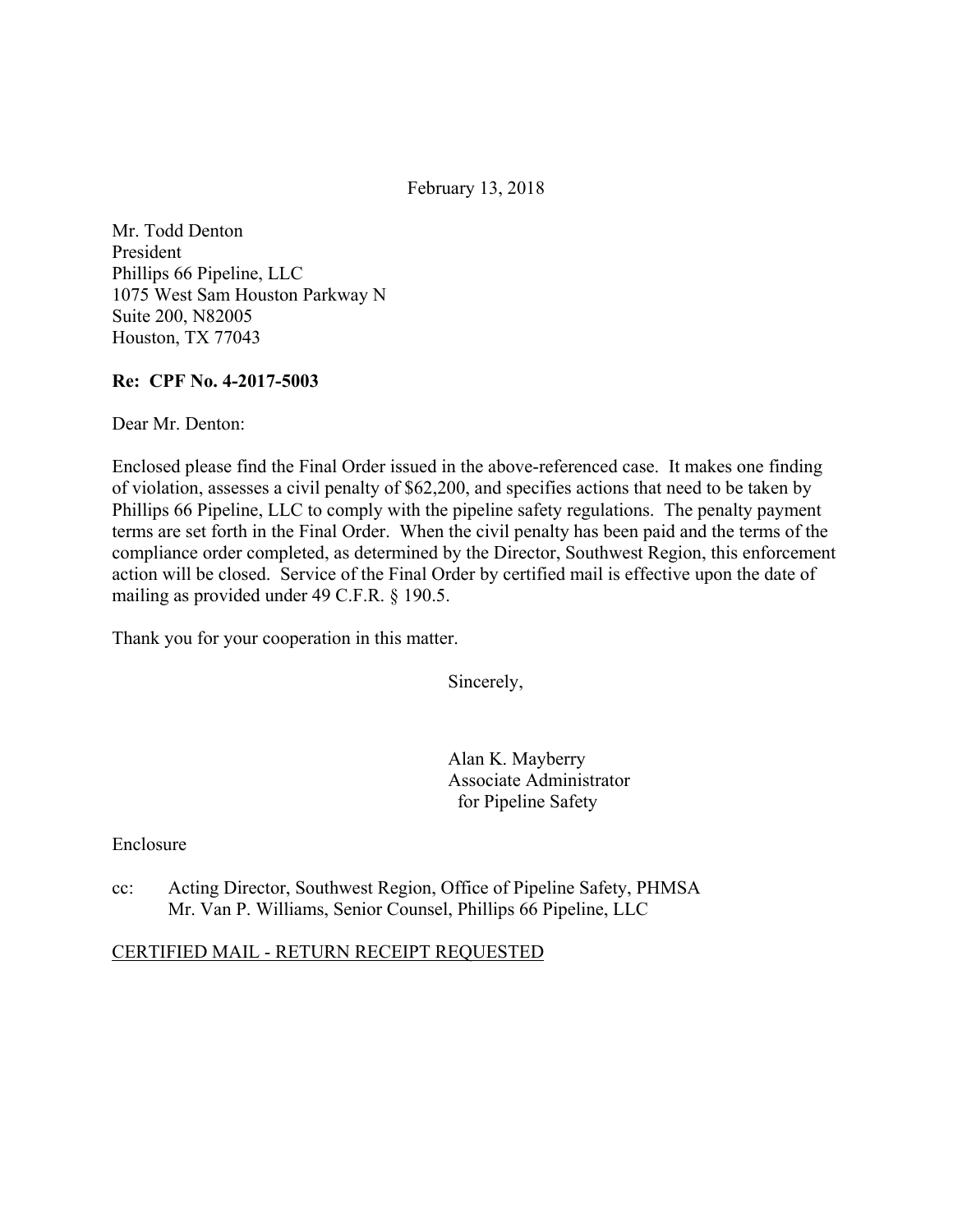### **U.S. DEPARTMENT OF TRANSPORTATION PIPELINE AND HAZARDOUS MATERIALS SAFETY ADMINISTRATION OFFICE OF PIPELINE SAFETY WASHINGTON, D.C. 20590**

**)**

 **)**

 **)**

**In the Matter of )**

**Phillips 66 Pipeline, LLC, ) CPF No. 4-2017-5003**

 $\mathcal{L}=\{1,2,3,4,5\}$ 

**\_\_\_\_\_\_\_\_\_\_\_\_\_\_\_\_\_\_\_\_\_\_\_\_\_\_\_\_\_\_\_\_\_\_\_\_)** 

**Respondent. )** 

## **FINAL ORDER**

On October 31, 2016, pursuant to 49 U.S.C. § 60117, representatives of the Pipeline and Hazardous Materials Safety Administration (PHMSA), Office of Pipeline Safety (OPS), conducted an on-site pipeline safety inspection of the facilities and records of Phillips 66 Pipeline, LLC (Phillips 66 or Respondent), in Nederland, Texas. Phillips 66 is the owner and operator of petroleum products, crude oil, and natural gas pipeline systems across the United States.<sup>1</sup>

As a result of the inspection, the Director, Southwest Region, OPS (Director), issued to Respondent, by letter dated February 13, 2017, a Notice of Probable Violation, Proposed Civil Penalty, and Proposed Compliance Order (Notice). In accordance with 49 C.F.R. § 190.207, the Notice proposed finding that Phillips 66 violated 49 C.F.R. § 195.432(b), and proposed assessing a civil penalty of \$62,200 for the alleged violation. The Notice also proposed ordering Respondent to take certain measures to correct the alleged violation.

Phillips 66 responded to the Notice by letter dated March 16, 2017 (Response). The company contested the allegation and requested a hearing, which was subsequently held on August 23, 2017, in Houston, Texas, before a Presiding Official from the Office of Chief Counsel. At the hearing, Respondent was represented by counsel.

# **FINDING OF VIOLATION**

**Item 1:** The Notice alleged that Respondent violated 49 C.F.R. § 195.432(b), which states:

### **§ 195.432 Inspection of in-service breakout tanks.**

 $(a) \ldots$ 

 $\overline{a}$ 

(b) Each operator must inspect the physical integrity of in-service

<sup>1</sup> http://www.phillips66midstream.com/EN/Pages/pipelines.aspx (accessed November 21, 2017).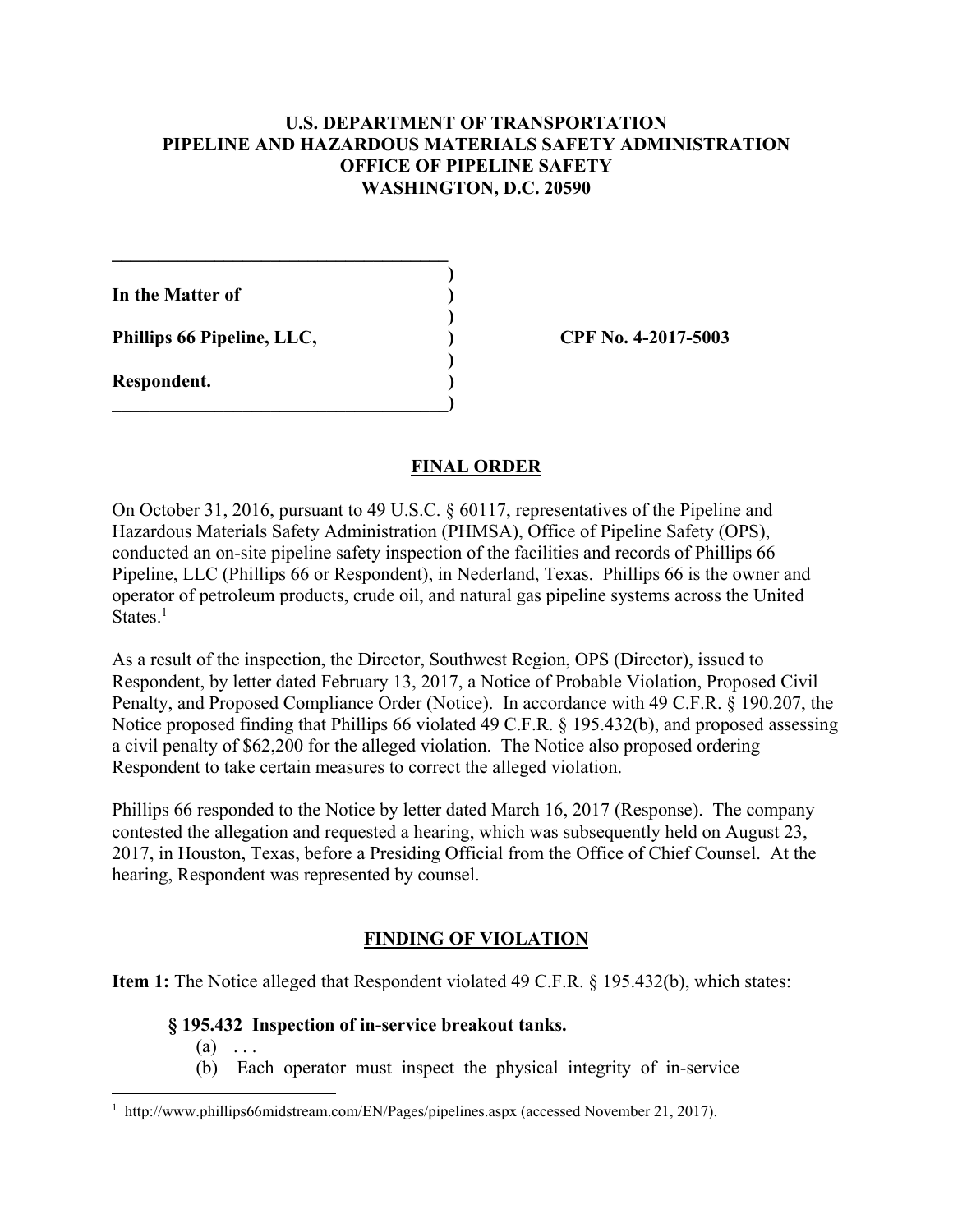be assessed according to a plan included in the operations and atmospheric and low-pressure steel above-ground breakout tanks according to API Std 653 (except section 6.4.3, *Alternative Internal Inspection Interval*) (incorporated by reference, *see* § 195.3). However, if structural conditions prevent access to the tank bottom, its integrity may maintenance manual under  $\S 195.402(c)(3)$ . The risk-based internal inspection procedures in API Std 653, section 6.4.3 cannot be used to determine the internal inspection interval.

The Notice alleged that Respondent violated 49 C.F.R. § 195.432(b), by failing to inspect the physical integrity of in-service atmospheric and low-pressure steel above-ground breakout tanks according to API Std 653 (except section 6.4.3, *Alternative Internal Inspection Interval*) (incorporated by reference, *see* § 195.3). Specifically, the Notice alleged that Phillips 66 failed to conduct an inspection of Tanks 122, 126, and 129 by their required inspection date in accordance with API Standard 653 section 6.4.

At the hearing, Respondent did not contest this allegation of violation, and voluntarily agreed to an inspection schedule with the Region. Accordingly, based upon a review of all of the evidence, I find that Respondent violated 49 C.F.R. § 195.432(b) by failing to inspect the physical integrity of in-service atmospheric and low-pressure steel above-ground breakout tanks according to API Std 653 (except section 6.4.3, *Alternative Internal Inspection Interval*) (incorporated by reference, *see* § 195.3).

This finding of violation will be considered a prior offense in any subsequent enforcement action taken against Respondent.

### **ASSESSMENT OF PENALTY**

Under 49 U.S.C. § 60122, Respondent is subject to an administrative civil penalty not to exceed \$200,000 per violation for each day of the violation, up to a maximum of \$2,000,000 for any related series of violations.<sup>2</sup> In determining the amount of a civil penalty under 49 U.S.C. § 60122 and 49 C.F.R. § 190.225, I must consider the following criteria: the nature, circumstances, and gravity of the violation, including adverse impact on the environment; the degree of Respondent's culpability; the history of Respondent's prior offenses; and any effect that the penalty may have on its ability to continue doing business; and the good faith of Respondent in attempting to comply with the pipeline safety regulations. In addition, I may consider the economic benefit gained from the violation without any reduction because of subsequent damages, and such other matters as justice may require. The Notice proposed a total civil penalty of \$62,200 for the violation cited above.

**Item 1:** The Notice proposed a civil penalty of \$62,200 for Respondent's violation of 49 C.F.R. § 195.432(b), for failing to inspect the physical integrity of in-service atmospheric and low-

 $\overline{a}$ 

<sup>2</sup> These amounts are adjusted annually for inflation. *See, e.g.*, Pipeline Safety: Inflation Adjustment of Maximum Civil Penalties, 82 Fed. Reg. 19325 (April 27, 2017).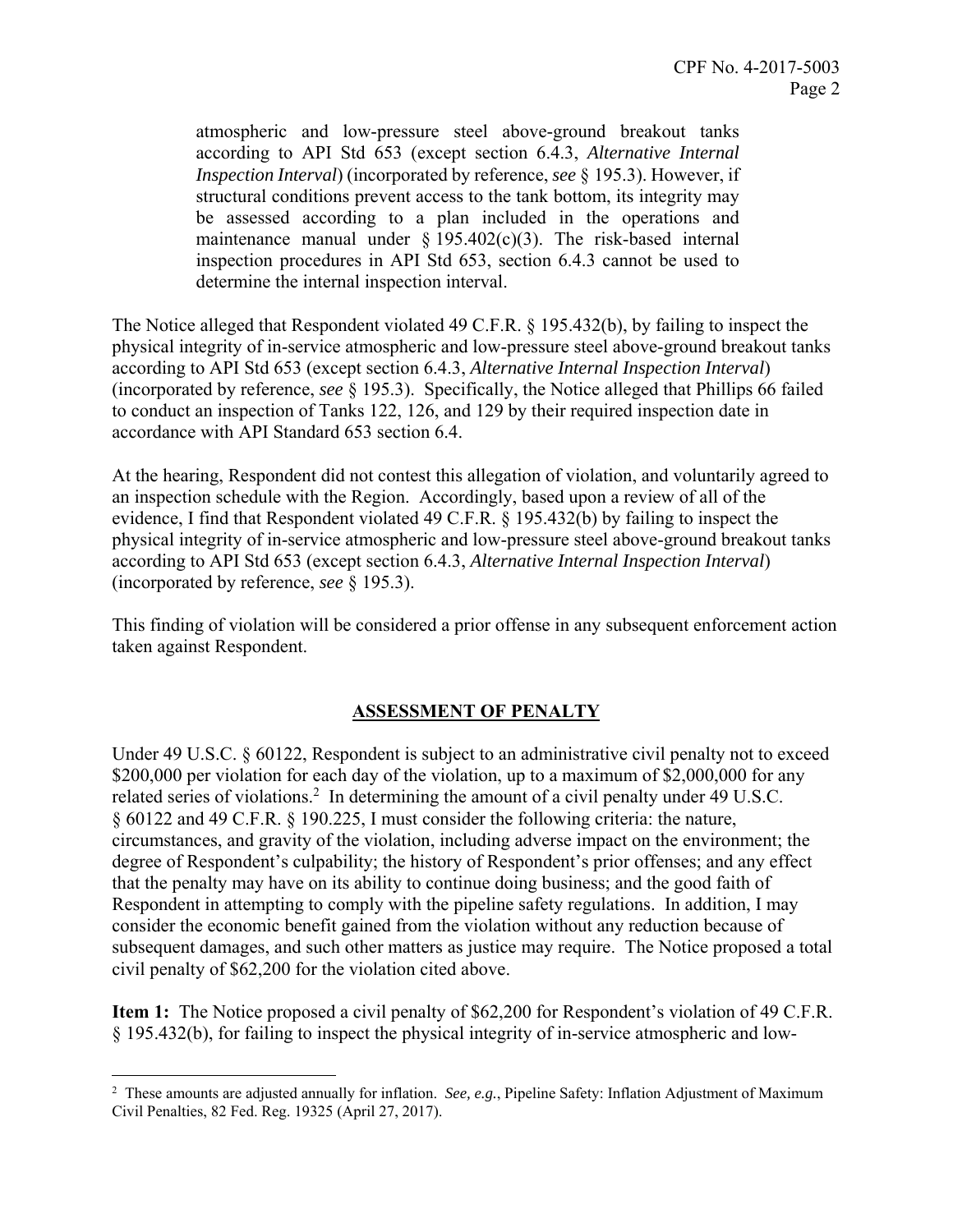pressure steel above-ground breakout tanks according to API Std 653. At the hearing, Phillips 66 did not contest the allegation or present any evidence or argument justifying a reduction in the proposed penalty. Accordingly, having reviewed the record and considered the assessment criteria, I assess Respondent a civil penalty of \$62,200 for violation of 49 C.F.R. § 195.432(b).

In summary, having reviewed the record and considered the assessment criteria for each of the Items cited above, I assess Respondent a total civil penalty of **\$62,200**.

## **COMPLIANCE ORDER**

The Notice proposed a compliance order with respect to Item 1 in the Notice for violation of 49 C.F.R. § 195.432(b). Under 49 U.S.C. § 60118(a), each person who engages in the transportation of hazardous liquids or who owns or operates a pipeline facility is required to comply with the applicable safety standards established under chapter 601. Pursuant to the authority of 49 U.S.C. § 60118(b) and 49 C.F.R. § 190.217, Respondent is ordered to take the following actions to ensure compliance with the pipeline safety regulations applicable to its operations:

- 1. With respect to the violation of § 195.432(b) (**Item 1**), Respondent must remove Tank 126, the remaining tank in service, from service within 15 days following receipt of the Final Order. Phillips 66 must provide PHMSA with documentation that verifies completion of this item within 15 days following receipt of the Final Order.
- 2. Phillips 66 must provide PHMSA with a written plan outlining the timing for completing the internal inspection for Tank 126 in accordance with API 653, within 15 days following receipt of the Final Order. Following submission of this written plan, Phillips 66 must provide monthly status reports to PHMSA documenting the company's progress in completing the internal inspection for Tank 126 in accordance with their written plan.
- 3. Phillips 66 must provide PHMSA with preliminary and final inspection reports regarding the internal inspections of Tanks 122, 126, and 129 within 10 days that Phillips 66 receives and/or completes the reports.
- 4. All documentation pertaining to the above compliance items should be sent to the Director of the Southwest Region, Pipeline and Hazardous Materials Safety Administration.
- 5. It is requested (not mandated) that Phillips 66 maintain documentation of the safety improvement costs associated with fulfilling this Compliance Order and submit the total to the Director, Southwest Region, Pipeline and Hazardous Materials Safety Administration. It is requested that these costs be reported in two categories: 1) total cost associated with preparation/revision of plans, procedures, studies and analyses: and 2) total cost associated with replacements, additions and other changes to pipeline infrastructure.